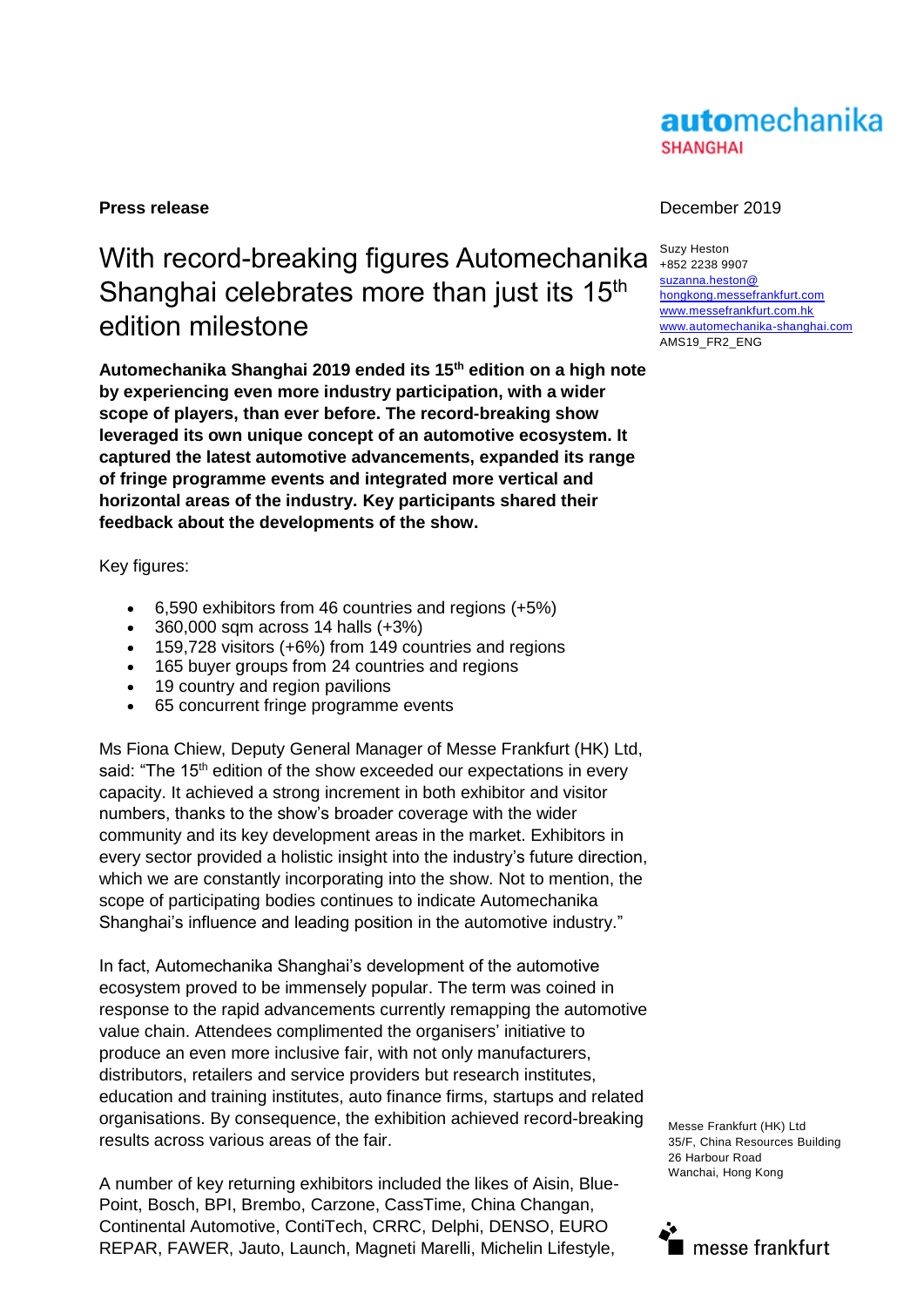MOTUL, SAIC MOTOR, SATA, Valeo, Wanan and ZF. The show also played host to a multitude of new exhibitors such as Bangbang, CATARC, DOUBLE COIN, FAW-Volkswagen, Hitachi Chemical, Huasheng, Knorr-Bremse, Sinopec Lubricant, SMVIC, SUNFULL and TRIANGLE and more.

The show's performance and growth were evident through the expansion of many sectors and new areas. For example, **Tomorrow's Service & Mobility** showcased emerging technology, as well as embodied the idea of networks and knowledge sharing. Such areas that epitomised this evolving concept were the **Tomorrow's Service & Mobility – ICVIC zone** and the Korean **Plug-in zone**. Both were designed to facilitate greater industry-academia-research cooperation by encouraging more meaningful discussions and opportunities for collaboration, in addition to showcasing some of the latest digital innovations amongst startups and emerging companies. What's more, the future smart bus stop and electric energy bus became a focal point, demonstrating the latest data management and connectivity solutions for attendees by integrating realtime information.

Elsewhere, the show addressed many of the transformations currently prevailing in the aftermarket. To illustrate, changing consumer behaviour has led to more emphasis on personalisation and automotive leisure experiences, which are redefining the automotive lifestyle in China. As a result, visitors enjoyed the extended product range in the newly established **Customising** sector, as displays responded to rising market demand. Interior, exterior, high performance customisation and vehicle lighting were amongst the advancing products available. Once again, the associated **Motorsport & High Performance zone** was a crowd favourite and amplified international racing competitions, modified parts and high performance vehicles.

On top of this, **Repair & Maintenance** magnified further areas of the rising sector including workshop and diagnostics equipment, tools, body and paint, and car washing to answer the needs of a maturing automotive industry. A collection of highly influential players like Baozhongbao, BETAG, CELETTE, Doocar, GYS, MAXIMA, Stronger, YATU and YOKISTAR, to name a few, took centre stage.

The sector provided comprehensive product coverage, even welcoming categories like **Body & Paint** to highlight collision repair, eco-friendly sprays, anti-corrosion protection and advance spraying systems and equipment. Workshop professionals noted this accented the growing need for quality services from collision repair specialists.

Attendees praised the organisers' efforts to forge new relationships, ringing in a new era of collaboration for the automotive industry. Fringe events also welcomed a wider scope of participants from finance and insurance, as their supporting role in new projects across the automotive supply chain becomes ever more pertinent.

Page 2 The 2019 edition's future-focused fringe programme received high acclaim from both speakers and attendees. Each reflected on the show's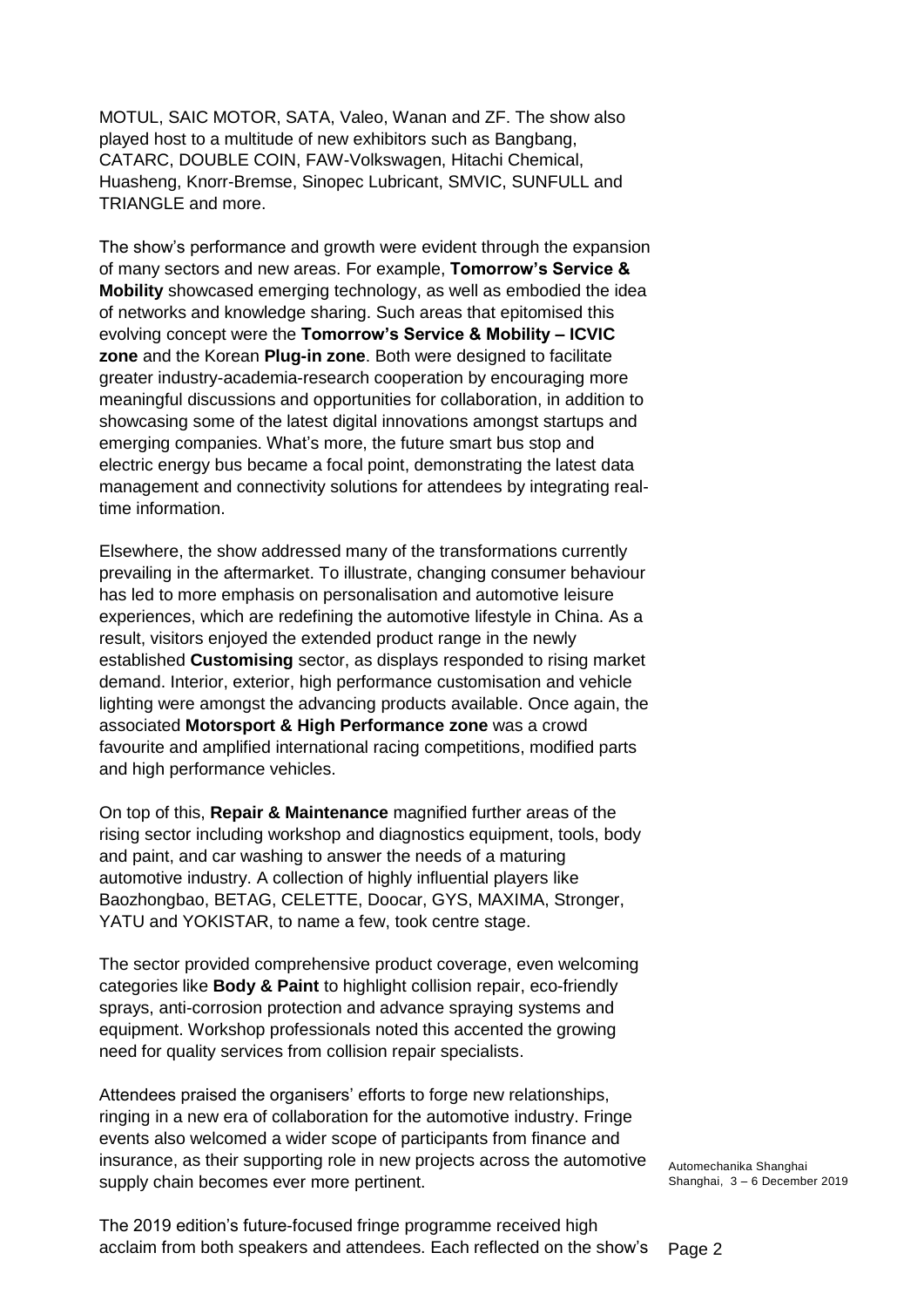adept ability to elaborate on the trends to visitors, as well as the notable impact they have on shaping the industry's future. Amongst the 65 concurrent events was the **Tomorrow's Service & Mobility Summit**, **Automotive Aftermarket Summit**, **China Auto Dealer Supply Chain and Financial Innovation Summit**, **China International Tyre Industry Conference**, **AIAG Auto Parts Purchasing Leadership and Suppliers Summit 2019** and the **International Bodyshop Industry Symposium (IBIS) China 2019**.

The **Body & Paint World Championships** saw Mr Sun Xiao Shuai, Shanghai Zhingguo Baohong Automobile Sales & Services Co Ltd win top prize and a ticket to the grand finale in Automechanika Frankfurt 2020 with his piece "The 70<sup>th</sup> anniversary of the founding of the People's Republic of China".

Mr Cheng Yongshun, Vice President of China National Machinery Industry International, also noted: "This year, Automechanika Shanghai was able to successfully drive its automotive ecosystem concept and deliver it to all participants effectively. There was a big emphasis on networks and industry connectivity. Going forward, our show aims to grow its influence throughout the year, pursuing more opportunities for partnership and cooperation, not just in China but overseas too, thus expanding its ecosystem beyond the show itself."

### **A snapshot at Automechanika Shanghai's international scope**

For another year running, Automechanika Shanghai also saw an increase in overseas participation throughout the four-day show. The doors opened to 159,728 visitors, of which 25 percent came from 149 countries and regions around the world. The top 10 visiting countries and regions included Taiwan, Korea, Russia, Malaysia, Iran, Thailand, India, Japan, Turkey and the US.

Positive figures followed with 46 exhibiting countries and regions. New countries including Kazakhstan and Macau, along with the return of Belarus, Lithuania and Saudi Arabia, resulted in an increase in internationalism across the board. Visitors were also able to connect with even more exhibitors in the 19 country and region pavilions including France, Germany, Hong Kong, India, Indonesia, Italy, Japan, Korea, Malaysia, the Middle East, Pakistan, Poland, Singapore, Spain, Taiwan, Thailand, Turkey, the UK and the US.

# **Participants' feedback on Automechanika Shanghai 2019 Parts & Components exhibitor: Mr Kato Toshihiro, Connected Business Development, Aftermarket Sales & Marketing, Customer Service Department Senior Director, Denso (China) Investment Co. Ltd Shanghai Branch (Japan)**

We trust Automechanika Shanghai as it plays a very important role in Asia, and is one of the largest automotive platforms in the world. With the market experiencing a once-in-a-century reform, the show can help us understand future developments and associated challenges. We are very satisfied with our exhibiting results. Professionals across different sectors, including workshops, highlights that the market has high expectations for DENSO products.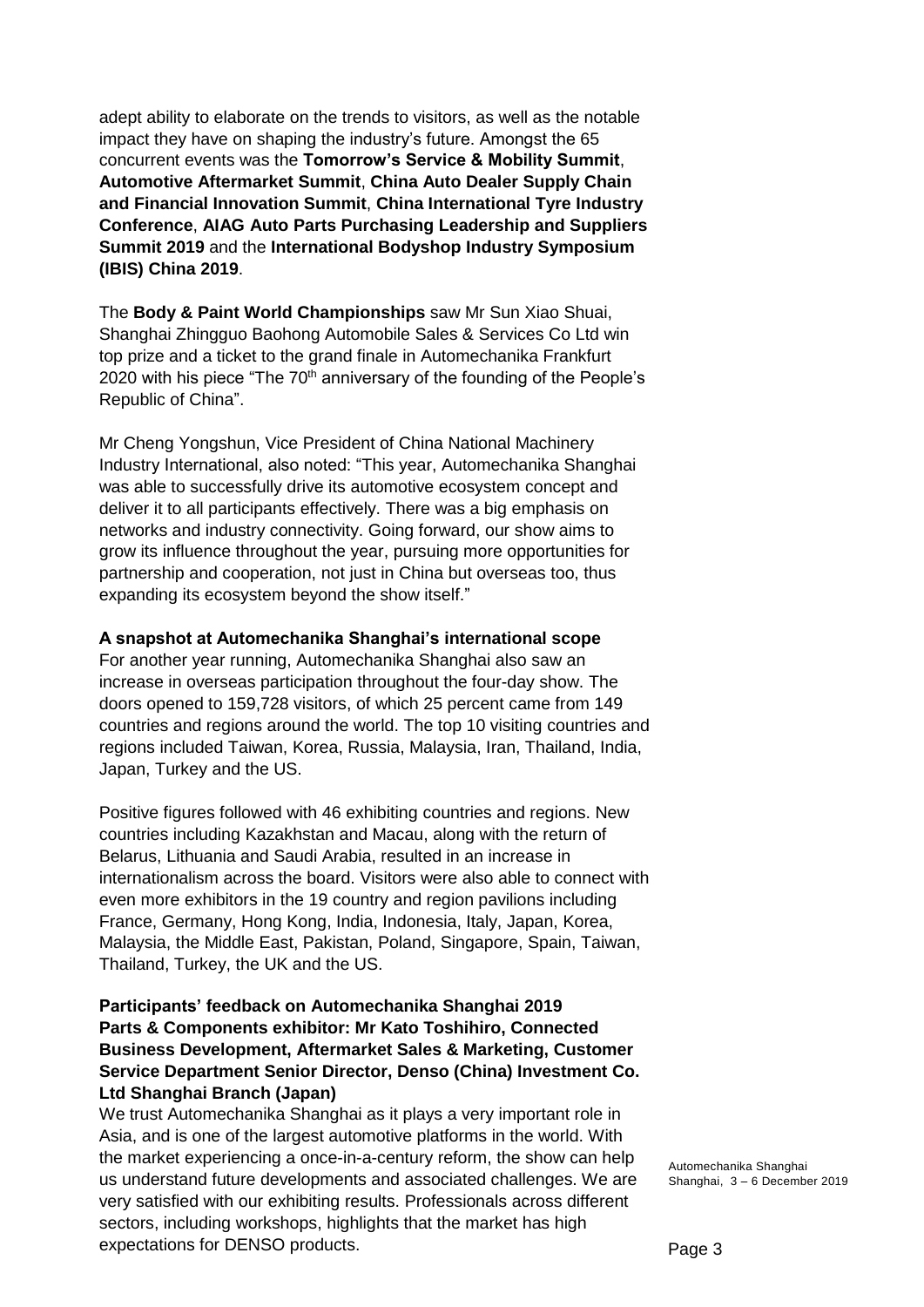# **Accessories exhibitor (the US): Mr Oliver Zhu, Sales & Marketing Director, East Asia, ITW Polymers & Fluids**

Automechanika Shanghai's influence is gradually growing into the aftermarket. We are launching two new product lines in China to increase brand awareness in accordance with our expansion plans in the Chinese market. The show has attracted more professionals, car lovers and overseas buyers. It gives us an arena to show off our products as traffic is very high. The fair continues to exceed my expectations; the high quality and numbers of buyers here gives me great confidence.

#### **Customising exhibitor (the US): Ms Lizzy Gu, Brand & Marketing Manager, Yakima (Nanjing) Precision Industry Co Ltd**

We have been exhibiting our roof racks since 2013 as we value the show's influence and popularity. Its internationalism and professionalism are reflected in all aspects of the exhibition. It is the perfect platform to facilitate our business network growth. A number of potential global buyers, from the likes of Mongolia and elsewhere have made enquiries at our booth. The show helps us to promote the market, increase brand exposure and explore targeted suppliers. As a result, I can see more exhibitors joining this sector of the show. I believe as it continues to strengthen, even more key market players will join.

# **Repair & Maintenance exhibitor (Italy): Mr Gianni Tonelli, Asia Pacific Manager, Ravaglioli**

We have exhibited at Automechanika Shanghai for 10 years as the fair provides the best opportunities to maintain and grow our network. It is also a great tool to entertain new sales leads and build relationships with customers. Our company exports to places like Indonesia, India, Pakistan, Sri Lanka and Bangladesh and more. Asia Pacific as a whole has great potential, which I believe we can expand our business into. These countries and regions are reflected very well across the show.

# **REIFEN (Tyres & Wheels) exhibitor (Taiwan): Mr Alan Chang, Marketing Specialist, Nankang Rubber Tire Corp Ltd**

Compared to other automotive exhibitions, Automechanika Shanghai has many advantages like more exhibitors and clearer product classification, making it easier for visitors to find products. We have come to expand our business network, forge cooperation and reach players in the Chinese and Southeast Asian markets. We have met a number of high quality and potential domestic buyers from Xinjiang, Jiangsu and other places as far as Africa. We are very satisfied with the results making the show our first choice for exhibiting.

# **Tomorrow's Service & Mobility exhibitor (China): Mr Wang Chen Yang, New Business Department Director, China Automotive Technology and Research Center Co Ltd**

This is our first time participating at Automechanika Shanghai. We believe it is our responsibility to communicate with players across the automotive ecosystem including auto parts manufacturers, dealers, ecommerce platforms and other related units. Here, we aim to spotlight certification and advancing technology, as well as related policies and standards, especially within the aftermarket. The show is an international metropolis that attracts many professional visitors from both home and abroad. As a result, it can help our companies open communications and utilise the show's resources.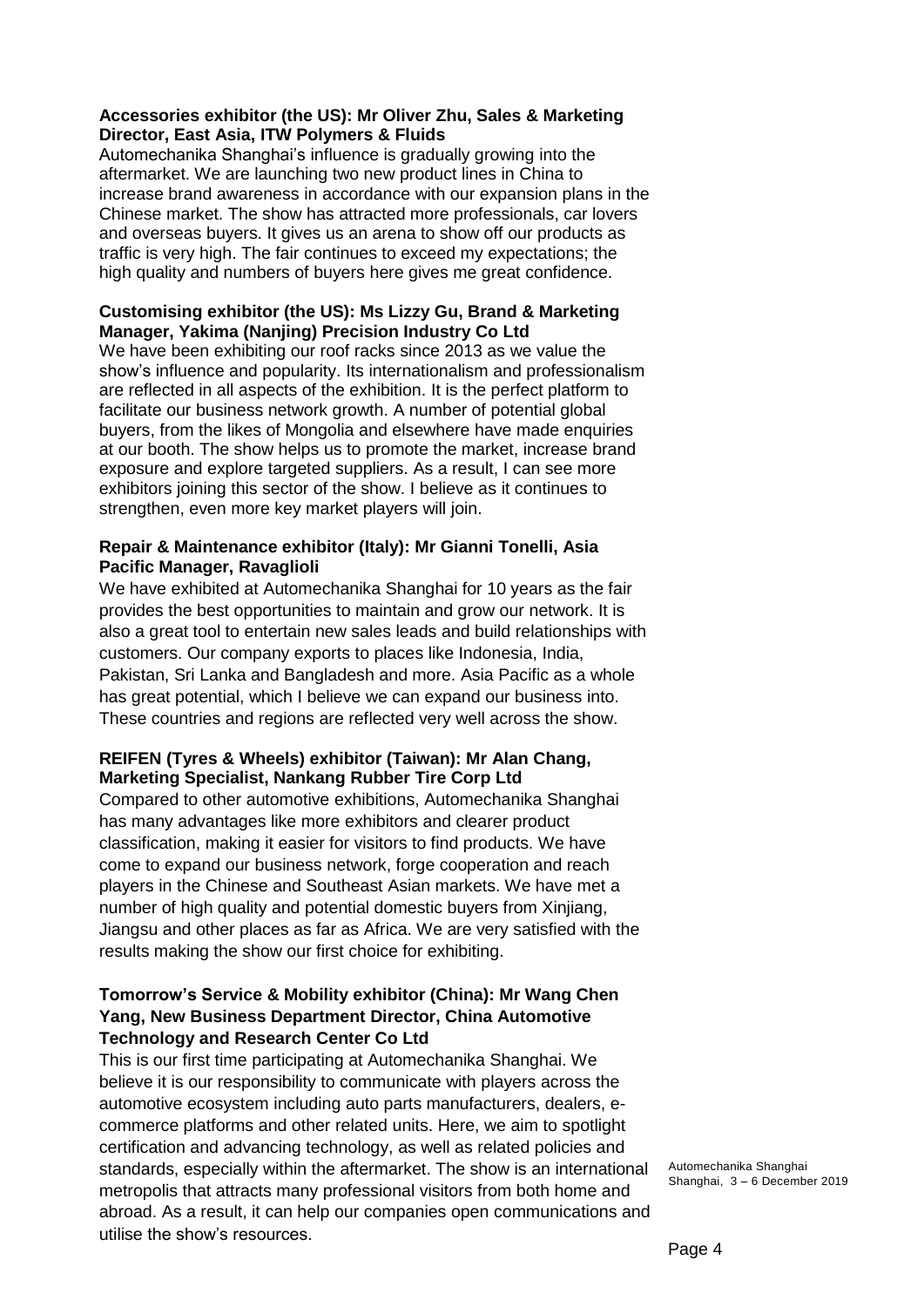### **Supply Chain and Chain Store zone exhibitor (China): Ms Lu Zhang, Brand Director, Shenzhen CassTime Tech Co Ltd**

As the largest auto parts exhibition in Asia, CassTime uses the Automechanika Shanghai stage as a strategic platform for brand promotion within aftermarket e-commerce platforms. I believe that as automotive technology and internet-based platforms are continuing to develop rapidly, we will see more internet-based solutions in the aftermarket. Through the show, we have held cooperation ceremonies with three companies. Also, compared to last year, we can see that there is an increasing number of upstream buyers visiting our booth.

# **Fringe event organiser (the UK): Mr Jason Moseley, Chief Executive Officer, International Bodyshop Industry Symposium (IBIS)**

Through 20 years of developing our global networking platform, IBIS, we have created an ecosystem of networks in the collision repair industry. We continue to expand our regional events, and the Asian market is a big part of this. With our cooperation, we believe that we can leverage Automechanika Shanghai's resources to gain a foothold in the Chinese market. What's more, the show can also utilise our international expertise and know-how to bring more knowledge to domestic industry professionals. Thus, participants can learn locally about what is happening globally.

# **Audience of China Auto Dealer Supply Chain and Financial Innovation Summit 2019 (China): Mr Caibao Gu, President, Xin Yuehai Holding Group**

I have learnt more about opening up policies in China and how they positively tie into the industry to promote sourcing and communication. Auto finance within the industry will play an important role in the coming years to stimulate vehicle sales and repair and maintenance services. This summit bridges opportunities for cooperation with financial firms in the industry. The sessions have given us a clearer understanding of the changing landscape, new auto finance tools, as well as an overview of the global auto industry and economic climate. It has offered a positive guiding role for the development of our company.

# **Buyer (China): Mr Xing Jin, PhD, Chairman, Autorock Electronics (Zhejiang) Co Ltd**

Automechanika Shanghai is forward-thinking and looks ahead to the future direction of the industry both locally and abroad. It brings forward the latest research and development advancements in the Tomorrow's Service & Mobility sector amongst startups and tech companies. Here, they showcase some of the most cutting-edge breakthroughs that the industry has to offer. In the future, I believe this sector will continue to grow and develop alongside the rapidly developing industry.

# **Buyer (Myanmar): Mr Than Htaik Lwin, President of Automotive Components, Spare Parts & Accessories Association/Managing Director, Proven Group of Companies**

China is a global manufacturing hub, and its automotive industry has a major influence on the global market. Automechanika Shanghai is, by far, the largest and most diverse automotive trade fairs currently. It has a great range of aftermarket services and extensive information about AI, electric vehicles, 5G and future mobility, which are all areas that my